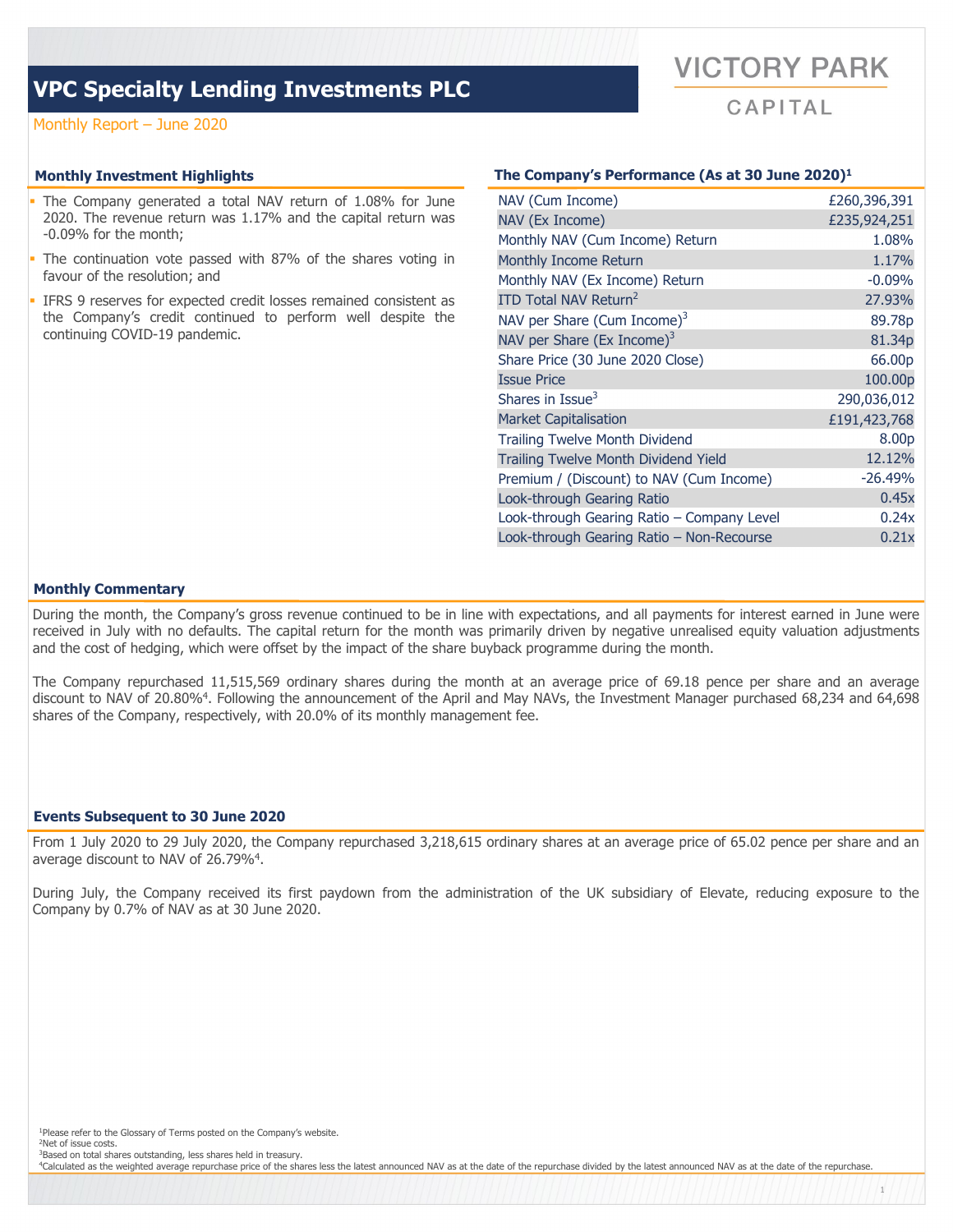# **VICTORY PARK**

CAPITAL

2

# **VPC Specialty Lending Investments PLC**

### Monthly Report – June 2020



### **Ordinary Share Gross Return Statistics (As at 30 June 2020)1**

| Gross NAV (Cum Income) Returns (Total Returns)        | Month To Date | <b>Last Three Months</b> | <b>Last Twelve Months</b> |
|-------------------------------------------------------|---------------|--------------------------|---------------------------|
| <b>Balance Sheet Loans</b>                            | 1.26%         | 3.92%                    | 12.00%                    |
| Marketplace Loans                                     | 0.02%         | 0.02%                    | 0.22%                     |
| Securitisation Residuals                              | $-0.02%$      | 0.04%                    | 0.28%                     |
| Equity                                                | $-0.62%$      | $-0.56%$                 | $-2.40%$                  |
| F/X                                                   | $-0.04%$      | $-0.30%$                 | $-1.46%$                  |
| Total Gross NAV (Cum Income) Returns                  | 0.60%         | 3.12%                    | 8.64%                     |
| Gross Income Returns (Gross Revenue Returns)          | Month To Date | <b>Last Three Months</b> | <b>Last Twelve Months</b> |
| <b>Balance Sheet Loans</b>                            | 1.14%         | 3.82%                    | 15.62%                    |
| Marketplace Loans                                     | 0.00%         | $0.00\%$                 | $0.00\%$                  |
| Securitisation Residuals                              | N/A           | N/A                      | N/A                       |
| <b>Equity</b>                                         | N/A           | N/A                      | N/A                       |
| F/X                                                   | N/A           | N/A                      | N/A                       |
| <b>Total Gross Income Returns</b>                     | 1.14%         | 3.82%                    | 15.62%                    |
| Gross NAV (Ex Income) Returns (Gross Capital Returns) | Month To Date | <b>Last Three Months</b> | <b>Last Twelve Months</b> |
| <b>Balance Sheet Loans</b>                            | 0.12%         | 0.10%                    | $-3.62%$                  |
| Marketplace Loans                                     | 0.02%         | 0.02%                    | 0.22%                     |
| Securitisation Residuals                              | $-0.02%$      | 0.04%                    | 0.28%                     |
| Equity                                                | $-0.62%$      | $-0.56%$                 | $-2.40%$                  |
| F/X                                                   | $-0.04%$      | $-0.30%$                 | $-1.46%$                  |
| Total Gross NAV (Ex Income) Returns <sup>4</sup>      | $-0.54%$      | $-0.70%$                 | $-6.98%$                  |

### **Portfolio Statistics1,5**

|                                          | <b>Balance Sheet Loans</b> |
|------------------------------------------|----------------------------|
| Weighted Average Coupon                  | 11.26%                     |
| Weighted Average Remaining Life (months) | 31.07                      |

<sup>1</sup>Please refer to the Glossary of Terms posted on the Company's website.<br><sup>2</sup>Percentages calculated on a look-through basis to the Company's investee entities and SPVs.

<sup>3</sup>Calculations using gross asset exposure and not reduced for gearing. Excludes cash. 4The Gross and Net NAV (Ex Income) Returns disclosed in this report are the same, excluding the impact of share buybacks on the return, as there are no operating and other expenses of the Company allocated

to the NAV (Ex Income) Return as defined within the Glossary of Terms listed on the Company's website. 5Underlying portfolio data as of most recent available reporting period.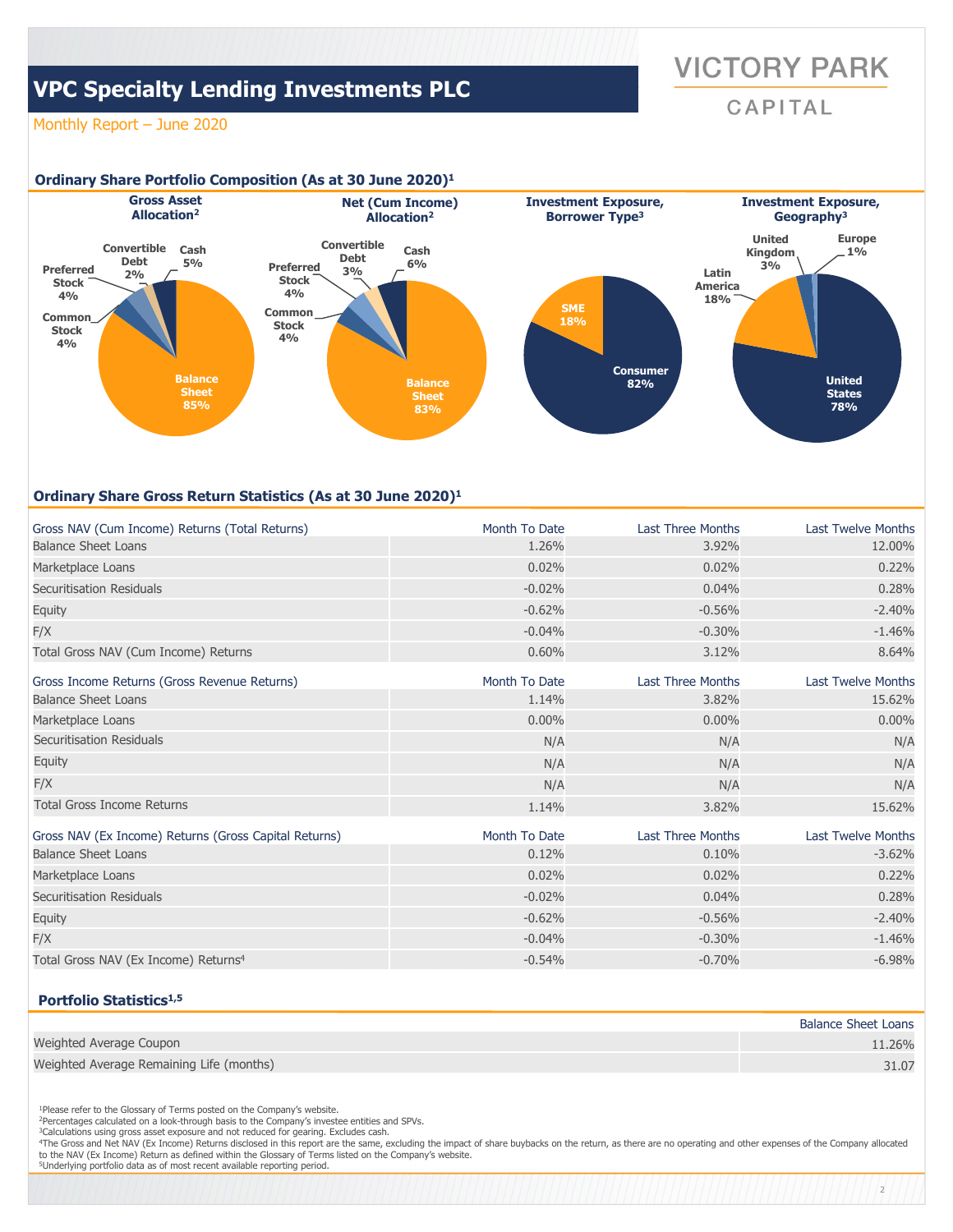# **VICTORY PARK**

# **VPC Specialty Lending Investments PLC**

CAPITAL

### Monthly Report – June 2020

### **Ordinary Share Performance and Dividend Summary (As at 30 June 2020)1**

| Return <sup>2</sup><br>Mar<br>YTD<br>Feb<br>Oct<br>Jan<br>Sept<br><b>Nov</b><br>Dec<br>Mav<br>Jun<br>Jul<br>Aug<br>Apr<br>.08%<br>0.08%<br>1.26%<br>0.48%<br>0.89%<br>$-3.55%$<br>0.91%<br>2020<br>2019<br>1.03%<br>0.56%<br>2.39%<br>0.98%<br>0.58%<br>0.73%<br>1.04%<br>0.84%<br>0.46%<br>0.95%<br>$0.96\%$<br>0.73%<br>11.34%<br>2018<br>$-0.17\%$ <sup>5</sup><br>$8.96\%$<br>1.38%<br>1.15%<br>1.03%<br>0.62%<br>0.95%<br>1.03%<br>1.01%<br>0.51%<br>0.52%<br>0.46%<br>0.49%<br>27.93%<br>2017<br>$-0.68%$<br>0.51%<br>0.26%<br>0.42%<br>0.26%<br>0.31%<br>$0.57\%$<br>$0.06\%$<br>0.04%<br>3.07%<br>0.51%<br>0.55%<br>0.29%<br>2016<br>0.58%<br>0.60%<br>$-1.25%$<br>0.33%<br>0.41%<br>0.41%<br>$0.37\%$<br>$-0.62%$<br>0.10%<br>0.16%<br>$-0.28%$<br>0.04%<br>0.85% | NAV (Cum Income) |   |          |       |       |       |       |       |       |       |       |       |       |            |
|----------------------------------------------------------------------------------------------------------------------------------------------------------------------------------------------------------------------------------------------------------------------------------------------------------------------------------------------------------------------------------------------------------------------------------------------------------------------------------------------------------------------------------------------------------------------------------------------------------------------------------------------------------------------------------------------------------------------------------------------------------------------------|------------------|---|----------|-------|-------|-------|-------|-------|-------|-------|-------|-------|-------|------------|
|                                                                                                                                                                                                                                                                                                                                                                                                                                                                                                                                                                                                                                                                                                                                                                            |                  |   |          |       |       |       |       |       |       |       |       |       |       | <b>ITD</b> |
|                                                                                                                                                                                                                                                                                                                                                                                                                                                                                                                                                                                                                                                                                                                                                                            |                  |   |          |       |       |       |       |       |       |       |       |       |       |            |
|                                                                                                                                                                                                                                                                                                                                                                                                                                                                                                                                                                                                                                                                                                                                                                            |                  |   |          |       |       |       |       |       |       |       |       |       |       |            |
|                                                                                                                                                                                                                                                                                                                                                                                                                                                                                                                                                                                                                                                                                                                                                                            |                  |   |          |       |       |       |       |       |       |       |       |       |       |            |
|                                                                                                                                                                                                                                                                                                                                                                                                                                                                                                                                                                                                                                                                                                                                                                            |                  |   |          |       |       |       |       |       |       |       |       |       |       |            |
|                                                                                                                                                                                                                                                                                                                                                                                                                                                                                                                                                                                                                                                                                                                                                                            |                  |   |          |       |       |       |       |       |       |       |       |       |       |            |
|                                                                                                                                                                                                                                                                                                                                                                                                                                                                                                                                                                                                                                                                                                                                                                            | 2015             | - | $-0.12%$ | 0.63% | 0.33% | 0.81% | 0.77% | 0.51% | 0.63% | 0.68% | 0.69% | 0.77% | 5.80% |            |

| Income<br>Return <sup>2</sup> | Jan      | Feb                      | Mar      | Apr      | Mav   | Jun      | Jul      | Aug   | Sept  | Oct      | <b>Nov</b> | Dec      | YTD    | ITD <sup>4</sup> |
|-------------------------------|----------|--------------------------|----------|----------|-------|----------|----------|-------|-------|----------|------------|----------|--------|------------------|
| 2020                          | .79%     | .00%                     | .68%     | 0.85%    | .08%  | 1.17%    |          |       |       |          |            |          | 6.34%  |                  |
| 2019                          | 0.78%    | 0.56%                    | 0.72%    | 0.91%    | 0.59% | 0.93%    | $0.96\%$ | 0.85% | 0.82% | $0.92\%$ | 0.92%      | $0.80\%$ | 9.83%  |                  |
| 2018                          | $0.99\%$ | 0.81%                    | 0.89%    | 0.86%    | 0.94% | 0.99%    | $0.93\%$ | 0.93% | 1.20% | 1.41%    | 0.82%      | $0.56\%$ | 11.41% | 43.64%           |
| 2017                          | 0.48%    | 0.51%                    | 0.56%    | 0.58%    | 0.62% | 0.66%    | 0.76%    | 0.83% | 0.75% | 0.85%    | 0.82%      | $0.96\%$ | 8.23%  |                  |
| 2016                          | 0.63%    | 0.47%                    | 0.23%    | 0.36%    | 0.38% | 0.27%    | 1.22%    | 0.42% | 0.40% | 0.78%    | 0.48%      | 0.49%    | 6.01%  |                  |
| 2015                          |          | $\overline{\phantom{0}}$ | $-0.10%$ | $0.09\%$ | 0.29% | $0.65\%$ | 0.74%    | 0.43% | 0.72% | 0.44%    | 0.62%      | 0.35%    | 4.31%  |                  |

| NAV (Ex Income)<br>Return <sup>2</sup> | Jan       | Feb                      | Mar      | Apr      | May       | Jun      | Jul      | Aug      | Sept     | <b>Oct</b> | <b>Nov</b> | Dec       | YTD                    | $\mathrm{ITD}^4$ |
|----------------------------------------|-----------|--------------------------|----------|----------|-----------|----------|----------|----------|----------|------------|------------|-----------|------------------------|------------------|
| 2020                                   | 0.10%     | $-0.92%$                 | $-5.23%$ | 0.06%    | 0.18%     | $-0.09%$ |          |          |          |            |            |           | $-5.86%$               |                  |
| 2019                                   | $-0.20%$  | $-0.10%$                 | $0.01\%$ | 0.12%    | $-0.03%$  | 1.46%    | $0.08\%$ | $-0.01%$ | 0.16%    | 0.03%      | 0.04%      | $-0.07\%$ | 1.51%                  |                  |
| 2018                                   | $-1.16\%$ | $-0.32%$                 | $-0.27%$ | $0.09\%$ | 0.09%     | $0.39\%$ | 0.22%    | 0.08%    | $-0.17%$ | $-0.90\%$  | $-0.30%$   | $-0.10%$  | $-2.45\%$ <sup>5</sup> |                  |
| 2017                                   | $0.03\%$  | $-0.20%$                 | $0.01\%$ | $-0.52%$ | $-1.30%$  | $-0.62%$ | $-0.25%$ | $-0.57%$ | $-0.33%$ | $-0.59%$   | $-0.27%$   | $-0.67%$  | $-5.17%$               | $-15.71%$        |
| 2016                                   | $-0.30\%$ | $-0.06%$                 | 0.18%    | 0.01%    | $-1.00\%$ | 0.31%    | $-0.62%$ | $-0.32%$ | $-0.24%$ | $-2.03%$   | $-0.76%$   | $-0.45%$  | $-5.15%$               |                  |
| 2015                                   |           | $\overline{\phantom{m}}$ | $-0.02%$ | 0.54%    | 0.04%     | 0.16%    | 0.03%    | 0.08%    | $-0.09%$ | $0.24\%$   | 0.07%      | 0.42%     | 1.49%                  |                  |

| <b>Share Price</b><br>Performance <sup>3</sup> | Jan       | Feb       | Mar       | Apr       | Mav      | Jun      | Jul      | Aug      | Sept     | Oct       | <b>Nov</b> | Dec       | YTD                | ITD <sup>4</sup> |
|------------------------------------------------|-----------|-----------|-----------|-----------|----------|----------|----------|----------|----------|-----------|------------|-----------|--------------------|------------------|
| 2020                                           | 3.32%     | $-4.70%$  | $-29.87%$ | $-12.59%$ | 35.81%   | 2.96%    |          |          |          |           |            |           | $-15.60%$          |                  |
| 2019                                           | 1.56%     | $-0.77\%$ | $-6.46%$  | $-1.38%$  | $-2.24%$ | 3.44%    | 8.03%    | $-3.46%$ | 5.44%    | $-4.53%$  | $0.00\%$   | 3.17%     | 1.82%              |                  |
| 2018                                           | 3.85%     | $-3.70%$  | $-0.51%$  | 0.52%     | 0.26%    | 1.02%    | $5.05\%$ | $-4.33%$ | $1.01\%$ | $-1.50%$  | $-2.78%$   | $0.00\%$  | $-1.54%$           |                  |
| 2017                                           | $-1.27\%$ | $-1.93\%$ | $-1.31%$  | 6.64%     | 2.18%    | 0.91%    | $-2.72%$ | $-1.86%$ | $-1.27%$ | $-0.64%$  | $-3.55%$   | $4.35\%$  | $-0.95%$           | $-34.00\%$       |
| 2016                                           | $0.00\%$  | $-3.44%$  | $-4.66%$  | 5.46%     | $-5.45%$ | $-3.17%$ | $-4.76%$ | 1.25%    | $-1.23%$ | $-0.31\%$ | $-10.03\%$ |           | $9.76\% - 16.67\%$ |                  |
| 2015                                           |           |           | $0.50\%$  | 0.25%     | .24%     | $0.00\%$ | 1.96%    | $-2.88%$ | 1.98%    | $-4.37%$  | $-2.54\%$  | $-1.56\%$ | $-5.50\%$          |                  |

Dividend Per Share Jan Feb Mar Apr May Jun Jul Aug Sept Oct Nov Dec YTD ITD<sup>4</sup> 2020 | - | 2.00p - 2.00p - | | | | | | | | | 4.00p 35.59p 2019 - - 2.00p - 2.00p - - 2.00p - - 2.00p - 8.00p 2018 - - 1.80p - 2.00p - - 2.00p - - 2.00p - 7.80p 2017 - - 1.50p - - 1.50p - - 1.70p - 1.80p - 6.50p 2016 2.00p - - - 1.50p - - 1.50p - - 1.50p - 6.50p 2015 - - - - - - - 0.90p - - 1.89p - 2.79p

<sup>1</sup>Please refer to the Glossary of Terms posted on the Company's website.

2Net of issue costs. <sup>3</sup>Based on issue price of 100p.

"Inception to Date ("ITD"). Inception date is 17 March 2015 for the Ordinary Shares.<br><sup>5</sup>This return excludes the effect of the initial recognition of IFRS 9 disclosed in the Company's Annual Report of 1.11% as at 31 Decemb to date returns.